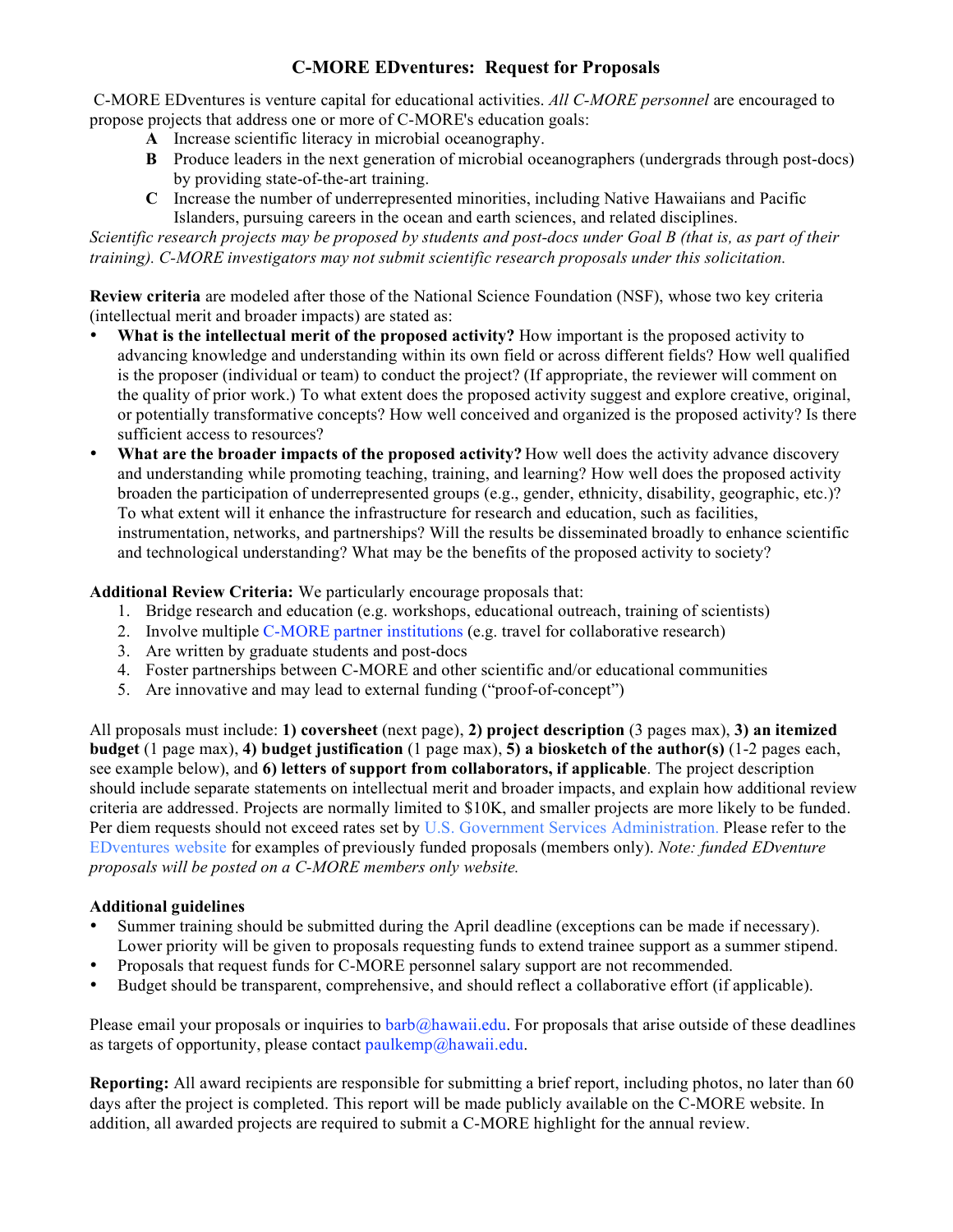

|                                                                                                                                                               |                     |             |                                             |              | <b>CLOSING DATE</b>                            |  |
|---------------------------------------------------------------------------------------------------------------------------------------------------------------|---------------------|-------------|---------------------------------------------|--------------|------------------------------------------------|--|
| PRIMARY AUTHOR NAME: FIRST, MIDDLE, LAST                                                                                                                      |                     |             | <b>INSTITUTION</b>                          |              |                                                |  |
|                                                                                                                                                               |                     |             |                                             |              |                                                |  |
| <b>DEPARTMENT</b>                                                                                                                                             | <b>PHONE NUMBER</b> |             |                                             | <b>EMAIL</b> |                                                |  |
| <b>POSTAL ADDRESS</b>                                                                                                                                         |                     | <b>CITY</b> |                                             | <b>STATE</b> | <b>ZIP CODE</b>                                |  |
| <b>CURRENT C-MORE LAB AFFILIATION (PRINCIPAL INVESTIGATOR) AND POSITION</b>                                                                                   |                     |             |                                             |              |                                                |  |
| TITLE OF EDVENTURE PROPOSAL                                                                                                                                   |                     |             |                                             |              |                                                |  |
| <b>REQUESTED AMOUNT</b>                                                                                                                                       | PROPOSED START DATE |             | <b>GOALS ADDRESS (CHECK ALL THAT APPLY)</b> |              |                                                |  |
| \$                                                                                                                                                            |                     |             | oceanography                                |              | A. Increasing scientific literacy in microbial |  |
| <b>LOCATION OF PROPOSED WORK (INSTITUTION AND P.I. LAB)</b><br>B. Produce leaders in the next generation of<br>microbial oceanographers                       |                     |             |                                             |              |                                                |  |
|                                                                                                                                                               |                     |             |                                             |              | C. Increase representation of underrepresented |  |
| NAME AND CONTACT INFORMATION (INSTITUTION, PHONE NUMBER, EMAIL) OF ADDITIONAL AUTHOR(S), IF APPLICABLE                                                        |                     |             | minorities                                  |              |                                                |  |
|                                                                                                                                                               |                     |             |                                             |              |                                                |  |
| NAME AND CONTACT INFORMATION (INSTITUTION, PHONE NUMBER, EMAIL) OF COLLABORATOR(S), IF APPLICABLE                                                             |                     |             |                                             |              |                                                |  |
|                                                                                                                                                               |                     |             |                                             |              |                                                |  |
| PROJECT SUMMARY (250 WORDS OR LESS)                                                                                                                           |                     |             |                                             |              |                                                |  |
|                                                                                                                                                               |                     |             |                                             |              |                                                |  |
|                                                                                                                                                               |                     |             |                                             |              |                                                |  |
|                                                                                                                                                               |                     |             |                                             |              |                                                |  |
|                                                                                                                                                               |                     |             |                                             |              |                                                |  |
|                                                                                                                                                               |                     |             |                                             |              |                                                |  |
|                                                                                                                                                               |                     |             |                                             |              |                                                |  |
| <b>ADDITIONAL QUESTIONS</b>                                                                                                                                   |                     |             |                                             | YES          | NO                                             |  |
| A. Does the project require specialized equipment or facilities?                                                                                              |                     |             |                                             |              |                                                |  |
| A2. If yes, has access been arranged? List the P.I. providing these resources as a collaborator above.<br>B. Is additional funding required for this project? |                     |             |                                             |              |                                                |  |
| B2. If yes, has this been obtained? Source of funding and amount                                                                                              |                     |             |                                             |              |                                                |  |
| C. Does the project require work in a laboratory?                                                                                                             |                     |             |                                             |              |                                                |  |
| C2. If yes, do all persons have current laboratory safety training?<br>D. Does the project involve mentoring by the endorsing C-MORE investigator?            |                     |             |                                             |              |                                                |  |
| D2. If yes, please attach a mentoring statement written and signed by the endorsing C-MORE investigator.                                                      |                     |             |                                             |              |                                                |  |
| SIGNATURE OF ENDORSEMENT BY C-MORE INVESTIGATOR                                                                                                               |                     |             | <b>PRINTED NAME</b>                         |              |                                                |  |